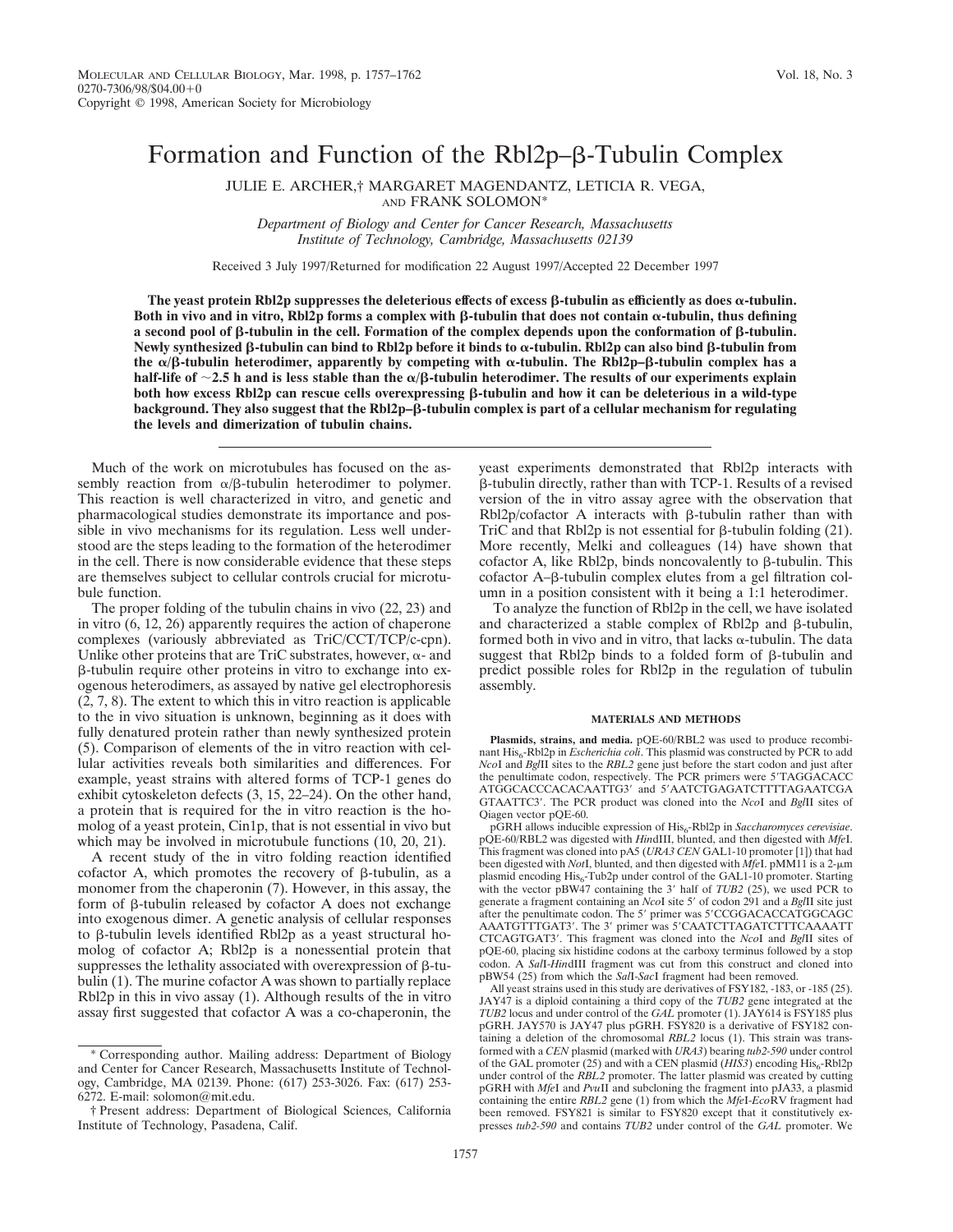crossed FSY127 (*tub2-590* [11]) with FSY 611 (*rbl2*::*URA3-hisG*). We identified sporulated segregants bearing the marker for the D*rbl2* allele (by the *URA3* gene) and the *tub2-590* allele by Western blotting. These segregants were plated on 5-fluoro-orotic acid, and cells that had looped out the *URA3* sequence were recovered. Finally, these cells were transformed with plasmids pBW54, containing *GAL-TUB2* (25), and pJA33, a *CEN* plasmid encoding His<sub>6</sub>-Rbl2p under control of the *RBL2* promoter. LTY333 contains the pMM11 plasmid in FSY182 (Δtub1 Δtub3 PRB539) (16). LTY292 is FSY182 plus pGRH (16).

We used standard methods and media  $(18, 19)$ .

Purification of His<sub>6</sub>-tagged proteins. The Ni-nitrilotriacetic acid (NTA) slurry and column materials were from Qiagen. We used protocols that are slight modifications of both those described earlier (13) and those recommended by the manufacturer. Immunoblot signals were quantified from multiple burns within the linear range by using the IS-1000 Digital Imaging System (Alpha Innotech Corporation).

**In vivo association experiments.** We grew LTY292 overnight in selective raffinose medium and then induced expression with galactose for 10 to 16 h. We harvested protein by glass bead smash (19), using approximately  $4 \times 10^9$  cells per experiment. We used a volume of PME buffer plus protease inhibitors (19) equal to the volume of the cell pellet. After centrifugation  $(13,000 \times g, 30 \text{ min})$ ,  $850 \mu$ l of extract was mixed with  $130 \mu l$  of Ni-NTA slurry that had been preincubated with buffer I (20 mM imidazole, 300 mM NaCl, 50 mM sodium phosphate buffer [pH 8.0]). After a 1-h incubation at 4°C, we washed the Ni-NTA beads three times with 10 ml of buffer I plus 10% glycerol. Bound proteins were eluted by incubation with an equal volume of buffer I containing 400 mM imidazole or with  $2\times$  gel sample buffer (4% sodium dodecyl sulfate [SDS], 0.2 M dithiothreitol, 20% glycerol).

**In vitro association experiments.** We harvested protein from FSY185 (wildtype) cells. After breaking the cells in PME buffer with a French press, we immediately added 300 to 500 ml of bacterial lysate containing recombinant His6-Rbl2p and then proceeded as described above. The lysate was prepared from *E. coli* cells containing pQE-60/RBL2 which had been induced with isopropyl-b-D-thiogalactopyranoside for 6 h. Approximately 2.5 ml of packed cells were opened by sonication in 20 ml of buffer I, followed by centrifugation at  $31,000 \times g$  for 20 min. To assay denatured proteins, we brought 1 ml of extract to a final concentration of 6 M guanidine hydrochloride for 5 min at 0°C. We diluted the sample (or untreated control) 100-fold into PME buffer plus protease inhibitors plus 500  $\mu$ l of recombinant His<sub>6</sub>-Rbl2p (~0.1 mg/ml), incubated the mixture for 1 h at 4°C, and then isolated the complex as described for the in vivo association experiments.

 $Dissection$  experiments. We prepared  $His<sub>6</sub>-Rb12p-β-tubulin complex from$ JAY570 protein extracts, and  $\text{His}_{6}^{-\alpha/\beta}$ -tubulin heterodimer from LTY333 protein extracts. Cells were opened in PME buffer by French press as described above, and the extracts were centrifuged at  $13,000 \times g$  and then mixed with Ni-NTA slurries also as described above. Unbound proteins were washed away by three washes (15 ml per 130  $\mu$ l of resin), and we resuspended the samples in PME buffer plus protease inhibitors (25-fold dilution). At various times, we centrifuged aliquots of the samples, removed the supernatant, and eluted bound proteins with buffer I containing 400 mM imidazole or with  $2\times$  gel sample buffer.

## **RESULTS**

Characterization of a His<sub>6</sub>-Rbl2p–β-tubulin complex formed **in vivo.** Previous work demonstrated that Rbl2p can form a complex with  $\beta$ -tubulin but not  $\alpha$ -tubulin in vivo, demonstrating the existence of a second pool of  $\beta$ -tubulin in the cell in addition to that of the  $\alpha/\beta$ -tubulin heterodimer (1). We originally isolated this complex by immunoprecipitation with antib-tubulin or anti-Rbl2p antibodies. However, this isolation method has drawbacks. First, the monoclonal anti- $\alpha$ -tubulin antibody has only a modest level of affinity, so the immunoprecipitates are somewhat unstable. Second, on SDS-polyacrylamide gels, the sizes of the tubulin polypeptides are similar to those of the immunoglobulin G heavy chains, which are abundant in the precipitate and interfere with analyses.

To avoid these problems in analyses of the  $Rb12p-\beta$ -tubulin complex, we constructed a version of the *RBL2* gene encoding a form of the protein with six histidines at its carboxy terminus. By several criteria, this modified form of Rbl2p has the same activities as does the unmodified form.

First, overexpressed  $His<sub>6</sub>-Rb12p$  suppresses the lethality associated with overexpression of  $\beta$ -tubulin with an efficiency of 49%, under conditions where only 0.01% of cells containing the YCpGAL control plasmid survive. This value is only slightly less than the 70% efficiency achieved with unmodified Rbl2p (1).



FIG. 1. The His<sub>6</sub>-Rbl2p- $\beta$ -tubulin complex formed in vivo is devoid of  $\alpha$ -tubulin. LTY292 cells carrying a plasmid-borne gene specifying  $\mathrm{His}_6\text{-}\mathrm{Rbl2p}$  under control of the *GAL* promoter were grown for 2 h in medium containing raffinose (uninduced) or galactose (induced). The  $His<sub>6</sub>-Rb12p$  was separated from extracts by using Ni-NTA beads. The whole-cell extracts (W.C.E.) and bound proteins were analyzed by immunoblotting for  $\beta$ -tubulin,  $\alpha$ -tubulin, and Rbl2p as shown. The bottom film was exposed six times longer than the top two. The presence of  $\beta$ -tubulin in the bound proteins required expression of His<sub>6</sub>-Rbl2p, but no a-tubulin was detected in the bound proteins under either condition.

Second, like Rbl2p,  $His<sub>6</sub>-Rb12p$  overexpression confers resistance to the microtubule-depolymerizing drug benomyl.

Third, protein binding to  $His<sub>6</sub> - Rbl2p$  is similar to that of unmodified Rbl2p. We mixed extracts of cells that inducibly overexpress  $His<sub>6</sub> - Rb12p$  with Ni-NTA beads (see Materials and Methods). β-Tubulin binding to the beads strictly depended upon  $His<sub>6</sub>$ -Rbl2p expression (Fig. 1). This complex, like the one previously characterized by immunoprecipitation, contains no detectable a-tubulin.

The level of Rbl2p– $\beta$ -tubulin complex increases when both of its components are co-overexpressed (data not shown), although we detected no increase in Rbl2p levels when  $\beta$ -tubulin alone was overexpressed. Analysis of extracts from the co-overexpressing strains by gel filtration identified a peak containing b-tubulin and Rbl2p which eluted at an apparent molecular mass of  $\sim$ 60 kDa (3a), consistent with the finding by Melki and colleagues that cofactor A and  $\beta$ -tubulin form a 1:1 heterodimer (14). As shown in Fig. 2 below, we also detected this complex in extracts of wild-type cells, but the level of the complex was extremely low. To estimate the relative sizes of the two pools, we used immunoprecipitation to measure the proportion of the cellular  $\beta$ -tubulin not associated with  $\alpha$ -tubulin. The anti- $\alpha$ -tubulin antibody was covalently attached to beads and was incubated with wild-type extract. Under conditions where that antibody leaves  $\sim 1\%$  of the total  $\alpha$ -tubulin in the supernatant, we found that  $\langle 2\% \rangle$  of the  $\beta$ -tubulin also remained. We can therefore place a limit on the proportion of  $\beta$ -tubulin associated with Rbl2p as being no greater than 2% of the total  $\beta$ -tubulin.

**Ordering the formation of Rbl2p–**b**-tubulin complex and**  $\alpha/\beta$ -tubulin heterodimer in vivo. To order the formation of these two  $\beta$ -tubulin complexes with respect to one another, we constructed yeast strains that would allow us to monitor the compartmentalization of newly synthesized  $\beta$ -tubulin relative to that of the steady-state pool. In FSY820 cells, the only source of Rbl2p is a low-copy-number plasmid that constitutively expresses His<sub>6</sub>-Rbl2p under the control of the *RBL2* promoter. On the chromosome the constitutively expressed  $\beta$ -tubulin gene is wild-type *TUB2*. An inducibly expressed  $\beta$ -tubulin gene, *tub2-590*, is on a second plasmid under control of the *GAL* promoter. The product of that gene, Tub2-590p, is a fully functional  $\beta$ -tubulin protein. Because it lacks the carboxyterminal 12 amino acids, we could distinguish between the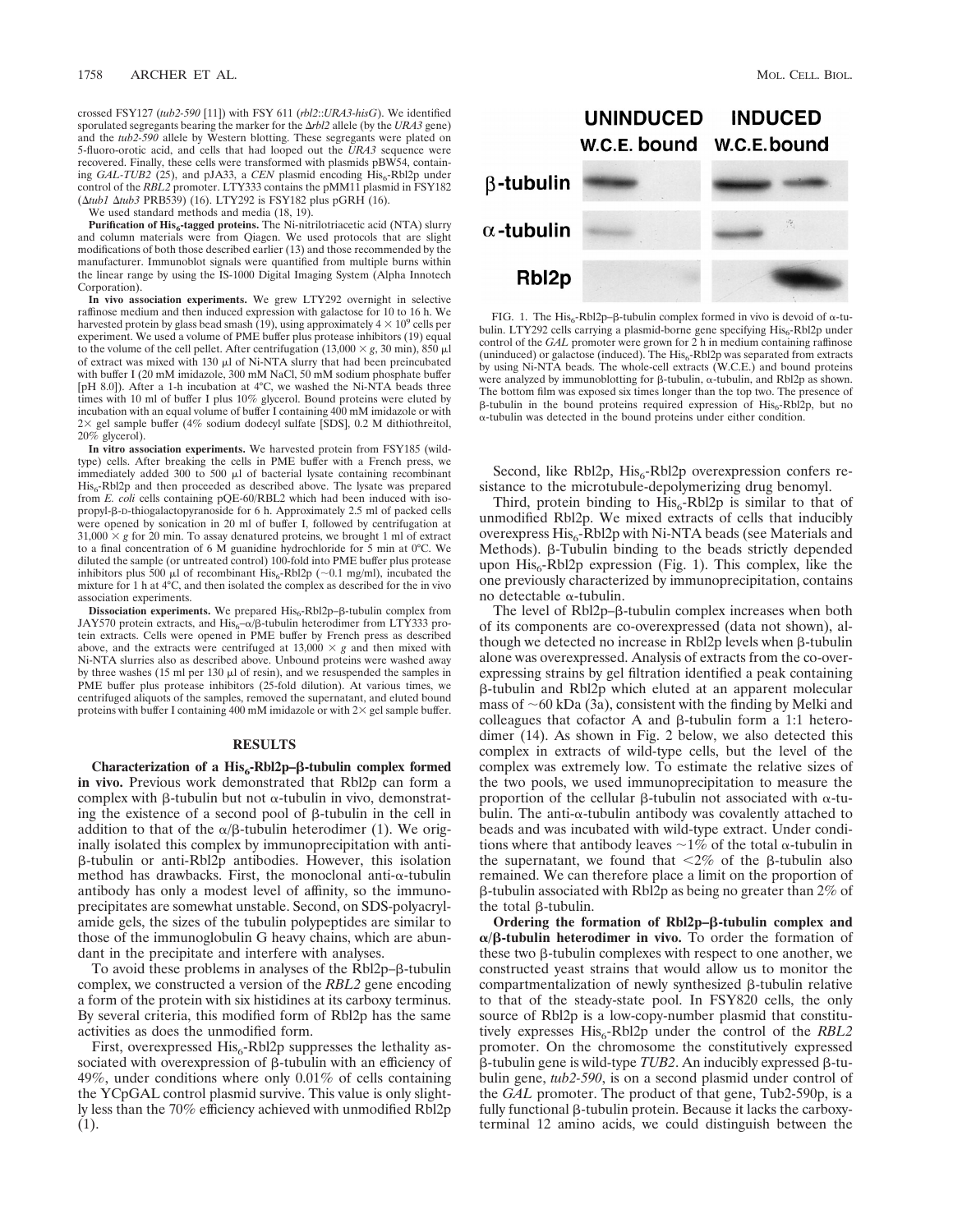

FIG. 2. Newly synthesized  $\beta$ -tubulin can bind to Rbl2p in vivo. Distribution of  $\beta$ -tubulin between the Rbl2p and  $\alpha$ -tubulin pools in FSY 820 cells is shown. (A) Immunoblots of whole-cell extracts (W.C.E.), anti-a-tubulin immunoprecipitates (I.P.), and proteins bound to His<sub>6</sub>-Rbl2p either at steady state (s.s.) or after a brief (galactose for 10 min followed by glucose for 10 min) induction of Tub2-590p (pulse) are shown. The blots were probed with antibodies specific for either wild-type Tub2p (206) or the faster-migrating Tub2-590p (339). Sample volumes and exposure times were adjusted to give detectable signals from all fractions. (B) Analysis of the data shown in panel A. The ratios represent the proportions of the induced β-tubulin (Tub2-590p) relative to the constitutive β-tubulin (Tub2p) present as the a/b-tubulin heterodimer or associated with Rbl2p from uninduced cells (steady state) and after a brief induction of Tub2-590p expression (pulse).

 $\beta$ -tubulin proteins by using two antibodies (206 and 339) that bind specifically to the wild-type and truncated forms, respectively (11). In addition, Tub2-590p migrates faster on SDSpolyacrylamide gels than the wild-type Tub2p.

To examine the partitioning of newly synthesized  $\beta$ -tubulin, a culture of FSY820 cells grown in raffinose was exposed to galactose for 10 min and then to glucose for an additional 10 min. We fractionated extracts of these cells with anti- $\alpha$ -tubulin antibodies to isolate the  $\alpha/\beta$ -tubulin heterodimers and with Ni-NTA beads to bind the  $His<sub>6</sub>$ -Rbl2p– $\beta$ -tubulin complexes. As a steady-state control, an identical culture of raffinosegrown FSY820 cells was shifted to glucose for 20 min. The distributions of the two  $\beta$ -tubulin proteins in whole-cell extracts and in the two fractions were assayed by SDS-polyacrylamide gel electrophoresis followed by immunoblotting.

Results from a representative experiment are shown in Fig. 2A. The different fractions are represented by very different exposures because they are so different in abundance. Some Tub2-590p, the induced  $\beta$ -tubulin protein, is detectable in the steady-state cell extracts because the *GAL* promoter is weakly expressed in raffinose medium.

To monitor the newly synthesized  $\beta$ -tubulin, we recovered the fractions associated with  $\alpha$ -tubulin and with Rbl2p and normalized the recoveries using the constitutively expressed Tub2p. Figure 2B presents an analysis of the results shown in Fig. 2A. The short exposure to galactose increased the level of Tub2-590p approximately fourfold, while the levels of wildtype b-tubulin were unaffected. The ratio of Tub2-590p to Tub2p associated with Rbl2p increased about 5.4-fold after the induction. In contrast, the ratio for the two  $\beta$ -tubulin proteins present as  $\alpha$ / $\beta$ -tubulin heterodimer increased only about 1.6fold.

This difference in partitioning of newly synthesized  $\beta$ -tubulin

is not the consequence of a subtle difference in the properties of the two proteins. We repeated this experiment using  $FSY821$  cells, in which the constitutive and inducible  $\beta$ -tubulin genes are switched. In this experiment, the levels of the inducible Tub2p increased sixfold after the same induction protocol. After the induction, the relative proportion of this newly synthesized  $\beta$ -tubulin protein to the constitutive Tub2-590p was 10-fold higher in the Rbl2p pool but only about 1.5-fold higher in the  $\alpha$ / $\beta$ -tubulin heterodimer (data not shown).

These data demonstrate that newly synthesized  $\beta$ -tubulin can bind to Rbl2p before it incorporates into  $\alpha/\beta$ -tubulin. If the opposite were true, i.e., if  $\beta$ -tubulin could bind to Rbl2p only after it had been in heterodimer, we would not detect any enrichment for the induced protein in the Rbl2p pool, since the heterodimer pool is at least 50-fold larger than the Rbl2p pool. It is important to note, however, that this result does not demonstrate that this order is obligatory (see Discussion).

**Formation of Rbl2p–**b**-tubulin in vitro.** To determine if Rbl $2p$  could bind only to newly synthesized  $\beta$ -tubulin or if instead it could bind to  $\beta$ -tubulin that had previously been in  $\alpha/\beta$ -tubulin heterodimers, we used an in vitro assay. We expressed  $His<sub>6</sub> - Rb12p$  in *E. coli* and incubated it with extracts of wild-type yeast cells and then assayed for bound proteins by using Ni-NTA beads. We found that  $Rb12p$  bound  $\beta$ -tubulin in a time-dependent fashion (Fig. 3). Like the complex formed in vivo, this in vitro complex contained only a trace amount of  $\alpha$ -tubulin, which amount did not increase with time. Therefore, it is likely that the  $\alpha$ -tubulin detected represents adventitious binding.

The time course demonstrates a linear rate of association between Rbl2p and  $\beta$ -tubulin for at least 4 h. Extrapolated back to zero time, the kinetics give evidence for a small but reproducible initial burst of complex formation. One interpre-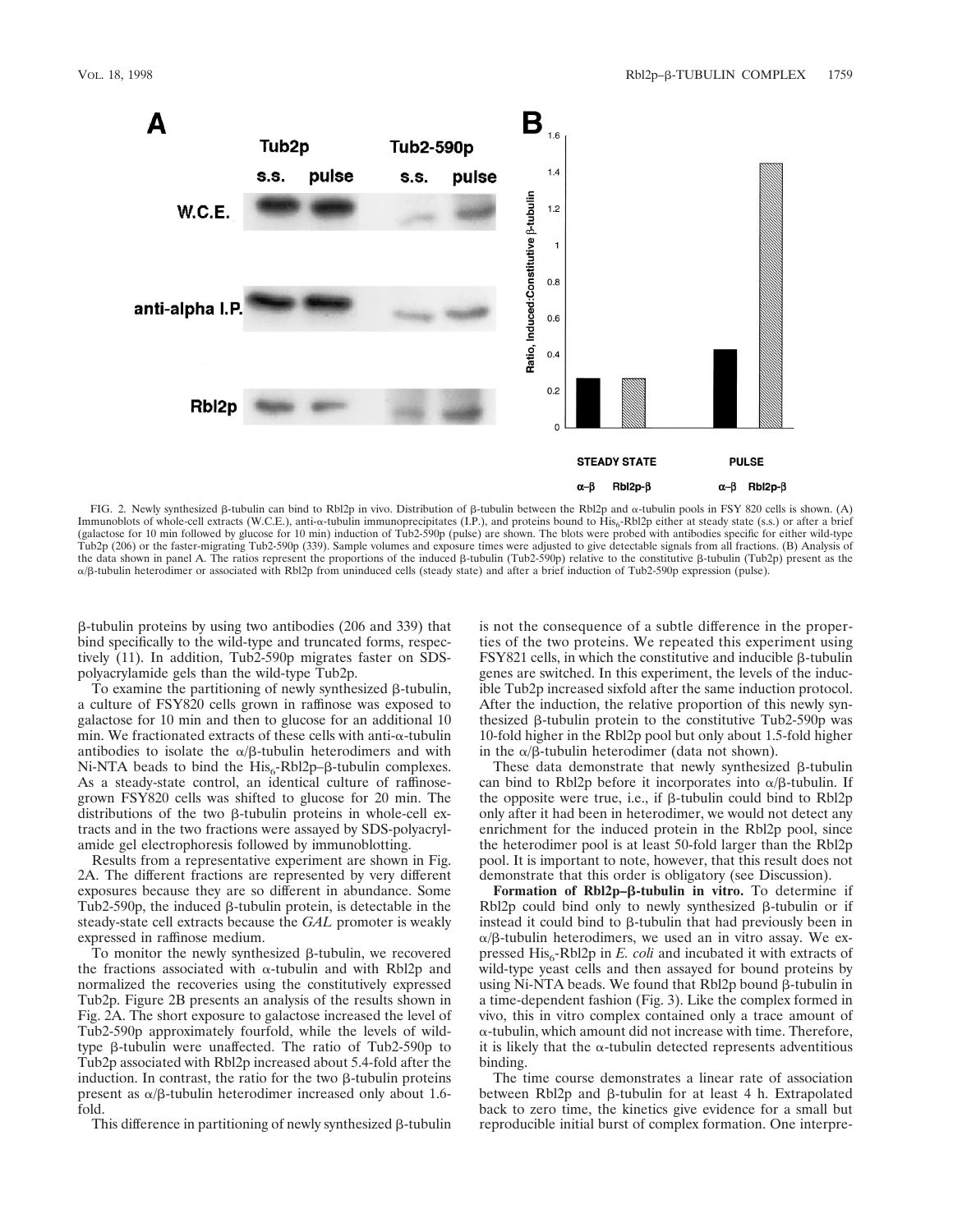tation of this biphasic time course is that it represents reaction with two distinct in vitro pools of  $\beta$ -tubulin. The low rate at which the majority of the complex forms may represent a rate-determining release of free  $\beta$ -tubulin from the heterodimer, by far the predominant population of tubulin in the extract. The initial burst could represent the diffusion-controlled reaction of a small equilibrium population of undimerized  $\beta$ -tubulin in the yeast extracts, which should bind to Rbl2p at the diffusion-controlled limit. The level of  $\beta$ -tubulin that reacts at this high rate fits well with our estimate of the level of  $\beta$ -tubulin not associated with  $\alpha$ -tubulin in extracts (see above).

These results suggest that  $Rb12p$  can interact with  $\beta$ -tubulin molecules that have previously been dimerized and hence completely folded. Conversely, the ability of  $\beta$ -tubulin to bind to Rbl2p in vitro is abolished by denaturation. We treated wildtype yeast protein extracts with 6 M guanidine hydrochloride and then diluted the protein into solutions containing  $His<sub>6</sub>$ -Rbl2p. Conventional chaperone binding and folding assays often make use of substrates that are denatured by treatment with 6 M guanidine hydrochloride. Relative to the control reaction mixtures that were diluted but not exposed to denaturing agent, the amount of  $\beta$ -tubulin bound to Rbl2p was only barely detectable (Fig. 4). In contrast, virtually no bound  $\alpha$ -tubulin was detected in either the denatured or untreated samples. Immunoblots of these samples with anti-Rbl2p demonstrated that the amounts of Rbl2p bound to beads were the same in the treated and untreated samples. This result is consistent with the failure of  $\beta$ -tubulin denatured in this fashion to bind the murine Rbl2p homolog, cofactor A, in the in vitro system (7, 8).

**Stability of the Rbl2p-β-tubulin complex.** The in vitro experiment described above suggests that  $\beta$ -tubulin can transfer from  $\alpha$ -tubulin to Rbl2p. The in vivo experiment suggests that  $\beta$ -tubulin can interact with Rbl2p before it interacts with  $\alpha$ -tubulin. A crucial issue for understanding Rbl2p function is how these two complexes of  $\beta$ -tubulin compare to one another. Accordingly, we measured their stabilities in vitro.

We isolated the His<sub>6</sub>-Rbl2p– $\beta$ -tubulin complex from extracts of yeast cells that overproduce both proteins and then measured the dissociation of the complex by monitoring the loss of β-tubulin from the Ni-NTA beads (see Materials and Methods). Under the conditions of this experiment, the  $His<sub>6</sub>$ -Rbl2p protein does not dissociate from the beads. As shown in Fig. 5, the  $Rb12p-\beta$ -tubulin complex dissociates exponentially through about two half-lives. These results are consistent with a simple dissociation reaction with a half-life of about 2.5 h, corresponding to a dissociation rate constant,  $k_{\text{off}}$ , of  $8 \times 10^{-5}$  $s^{-1}$ .

The stability of this complex should be compared to that of the  $\alpha/\beta$ -tubulin heterodimer with which it can interact. The equilibrium dissociation constant for that heterodimer is reported to be  $\sim 8 \times 10^{-7}$  M (4). We cannot measure the comparable constant for the  $Rb12p-\beta$ -tubulin complex, either directly or indirectly (by measuring its association rate constant), since we do not have a source of native monomeric  $\beta$ -tubulin. However, the bimolecular association constants for molecules of similar sizes are on the order of  $10^7$  to  $10^8$  M<sup>-1</sup> s<sup>-1</sup> (9). If we choose the conservative value of  $10^6$  M<sup>-1</sup> s<sup>-1</sup>, the Rbl2p-<br> $\beta$ -tubulin complex would have a  $K_d$  of  $\sim 10^{-10}$ . That value would make the Rbl2p- $\beta$ -tubulin complex significantly more stable than the  $\alpha$ / $\beta$ -tubulin heterodimer. To compare the stabilities of the complexes more directly by similar assays, we prepared  $\alpha/\beta$ -tubulin heterodimer from cells expressing His<sub>6</sub>-Tub2p (see Materials and Methods). We isolated this complex on Ni-NTA beads and then monitored its dissociation by assaying for loss of the  $\alpha$ -tubulin polypeptide. The rate of  $\alpha$ -tu-



FIG. 3. Formation of  $His_{6}$ -Rbl2p- $\beta$ -tubulin complex in vitro. Bacterial extract containing His<sub>6</sub>-Rbl2p was incubated with wild-type yeast cell extracts at 4°C. At various times, an aliquot was removed and added to Ni-NTA beads for 15 min. The beads were washed, and the bound proteins were assayed by elution followed by immunoblotting with anti-tubulin antibodies. The data are reported as percent  $\beta$ -tubulin and  $\alpha$ -tubulin bound as a function of time.

bulin loss from the beads is low, consistent with a half-life for the heterodimer of about 10 h (Fig. 5). Therefore, by using essentially the same method to assay the stabilities of the two complexes, it can be concluded that the  $\alpha/\beta$ -tubulin heterodimer dissociates much more slowly than does the Rbl2p-βtubulin complex.

### **DISCUSSION**

That  $\beta$ -tubulin can interact specifically with a protein other than  $\alpha$ -tubulin suggests several possible functions for such a complex. The results presented above characterize the formation and properties of the  $Rb12p-\beta$ -tubulin complex.

The results demonstrate that the formation in vitro of the Rbl2p– $\beta$ -tubulin complex is dependent upon the conformation of  $\beta$ -tubulin. Although there may be conformational alterations of  $\beta$ -tubulin prior or subsequent to binding Rbl2p, the form of  $\beta$ -tubulin that binds Rbl2p is at least in equilibrium



FIG. 4. Rbl2p does not bind to denatured  $\beta$ -tubulin. Extracts from wild-type cells (W.C.E.) were incubated either with control buffer  $(-)$  or with 6 M guanidine hydrochloride  $(+)$  for 5 min, diluted 100-fold, and then incubated with  $His<sub>6</sub> - Rb12p$  plus Ni-NTA beads. The specifically bound proteins were eluted from the beads and assayed for the presence of both  $\beta$ -tubulin and  $\alpha$ -tubulin by immunoblotting. The binding of  $\beta$ -tubulin to Rbl2p was essentially abolished by the preincubation with denaturing agent. No bound  $\alpha$ -tubulin was detected under either condition.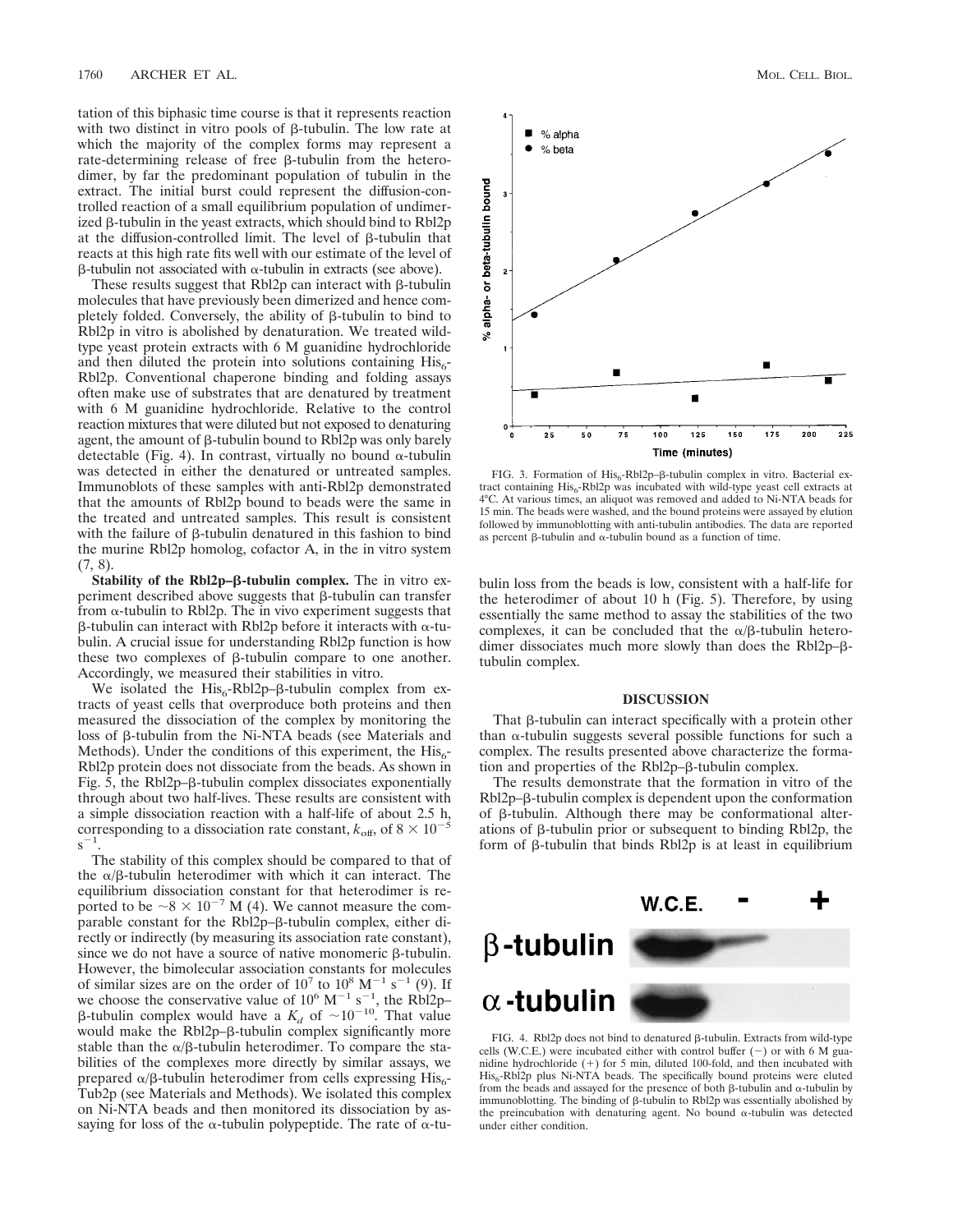

FIG. 5. Dissociation of  $\mathrm{His}_6$ -Rbl2p- $\beta$ -tubulin and  $\alpha$ -His $_6$ - $\beta$ -tubulin in vitro. The dissociation rates of these two complexes were measured by incubating cell extracts with Ni-NTA beads, resuspending the beads in PME buffer at 4°C, and then measuring the levels of the complexes remaining at various times by immunoblotting. The data are reported as semi-log plots of  $\beta$ -tubulin (circles) and  $\alpha$ -tubulin (squares) dissociation. Extracts from cells expressing either Tub2p and His<sub>6</sub>-Rbl2p or His<sub>6</sub>-Tub2p alone were used to measure the dissociation of  $\beta$ -tubulin or  $\alpha$ -tubulin, respectively.

with the form that binds  $\alpha$ -tubulin. That both the in vivo and in vitro complexes are essentially devoid of  $\alpha$ -tubulin argues that Rbl2p competes with  $\alpha$ -tubulin for binding to  $\beta$ -tubulin, perhaps because both ligands bind to similar sites on  $\beta$ -tubulin. These characteristics of the Rbl2p– $\beta$ -tubulin complex are consistent with the comparable efficiencies of Rbl2p and  $\alpha$ -tubulin in rescuing cells from  $\beta$ -tubulin lethality. In cell extracts, it is clear that much more  $\beta$ -tubulin is associated with  $\alpha$ -tubulin than with Rbl2p, reflecting not only relative stabilities but also the likelihood that there is much less Rbl2p than  $\alpha$ -tubulin in wild-type cells. We note that the overproduction of Rbl2p is modestly toxic (1), a phenotype that may be explained by the ability of high levels to compete successfully with  $\alpha$ -tubulin and so to sequester  $\beta$ -tubulin.

Two results are consistent with a role for Rbl2p in the pathway leading to heterodimer formation. First, the in vitro data suggest that the  $\alpha/\beta$ -tubulin heterodimer is more stable than the  $Rb12p-\beta$ -tubulin complex. Of course this comparison is of dissociation rates that need not reflect conditions in vivo. For example, that the tubulin heterodimer can have an alternative fate to dissociation, i.e., polymerization, may affect its apparent stability in the cytoplasm. In addition, there may be effectors that modify the stability of either  $\beta$ -tubulin complex. Second, the pulse induction experiment shows that  $\beta$ -tubulin can interact with Rbl2p before it interacts with  $\alpha$ -tubulin. This result is consistent with the interactions in vitro reported for the refolding of completely denatured  $\beta$ -tubulin (21), which suggest that the murine homolog of Rbl2p, cofactor A, binds b-tubulin shortly after its release from the Tcp-1 complex. However, at steady state the amount of  $\alpha$ -tubulin available for dimerization with the newly synthesized material may be limiting. Under that circumstance, the induced  $\beta$ -tubulin may be forced into association with uncomplexed Rbl2p. Therefore,

this experiment does not permit us to conclude that this sequence of formation of the two  $\beta$ -tubulin complexes is obligatory or that  $\beta$ -tubulin ordinarily passes through the Rbl2p complex as part of dimer formation. The experiment does establish that Rbl2p may be on the pathway of heterodimer formation for newly synthesized  $\beta$ -tubulin.

These results do encourage further comparisons with the in vitro assay for Rbl2p/cofactor A in heterodimer formation. We show here that  $Rb12p$  can bind to  $\beta$ -tubulin that has been in the  $\alpha/\beta$ -tubulin heterodimer. In contrast, Gao et al. originally reported that  $\beta$ -tubulin bound to cofactor A fails to exchange into exogenous heterodimer in the in vitro reaction (7). That result could mean that the formation of Rbl2p- $\beta$ -tubulin from tubulin heterodimer is not reversible. Alternatively, the inability to detect this exchange reaction may reflect the slow dissociation of  $\beta$ -tubulin from the Rbl2p complex relative to the length of the in vitro assay. It may also reflect the fact that the level of  $\alpha$ -tubulin available to bind the released  $\beta$ -tubulin in that assay may be very low, limited by the rate of dissociation from the heterodimer.

What might Rbl2p do in cells? We can consider here two possible roles. First, the demonstration that Rbl2p–B-tubulin can form from newly synthesized protein, before that  $\beta$ -tubulin is incorporated into heterodimer, demonstrates that Rbl2p may participate as a scaffolding protein for  $\beta$ -tubulin in the assembly of the tubulin heterodimer. If so, it obviously does not define the sole pathway for formation of this essential protein, since *RBL2* is itself not essential in wild-type cells. Alternatively, Rbl2p could serve as a buffer to sequester free  $\beta$ -tubulin. Even modest excesses of  $\beta$ -tubulin are deleterious to the cell. For example, strains deleted for the *TUB3* gene, and so lacking about 15% of their normal  $\alpha$ -tubulin complement, show distinct microtubule phenotypes (17), which are completely suppressed by an extra copy of *RBL2* under control of its own promoter (1). Experimentally, the extreme toxicity of b-tubulin is best remedied by two proteins that bind to it specifically,  $\alpha$ -tubulin and Rbl2p. The cell could find an advantage in using Rbl2p rather than excess  $\alpha$ -tubulin in this role. Increased levels of  $\alpha$ -tubulin would have the consequence of changing the level of heterodimer, which in turn could affect the balanced dynamics likely to be an important part of successful microtubule function.

In some genetic backgrounds, including those carrying mutations in  $\alpha$ -tubulin genes, *RBL2* function is essential (1). Detailed analysis of these situations may provide more insight both into Rbl2p function and into cellular mechanisms for regulating tubulin assembly.

#### **ACKNOWLEDGMENTS**

We thank R. Williams (Vanderbilt University) and M. Caplow (University of North Carolina) for discussions of heterodimer dissociation and the members of our laboratory for critical contributions.

J.E.A. was supported in part by an NSF predoctoral fellowship. L.R.V. was supported in part by a predoctoral fellowship from HHMI. This work was supported by a grant from the NIH to F.S.

#### **REFERENCES**

- 1. **Archer, J. E., L. R. Vega, and F. Solomon.** 1995. Rbl2p, a yeast protein that binds to b-tubulin and participates in microtubule function *in vivo*. Cell **82:** 425–434.
- 2. **Campo, R., A. Fontalba, L. Sanchez, and J. Zabala.** 1994. A 14kDa release factor is involved in GTP-dependent beta-tubulin folding. FEBS Lett. **353:** 162–166.
- 3. **Chen, X., D. Sullivan, and T. Huffaker.** 1994. Two yeast genes with similarity to TCP-1 are required for microtubule and actin function *in vivo*. Proc. Natl. Acad. Sci. USA **91:**9111–9115.
- 3a.**Compton, K., and F. Solomon.** Unpublished results.
- 4. **Detrich, H. W., and R. C. Williams.** 1978. Reversible dissociation of the